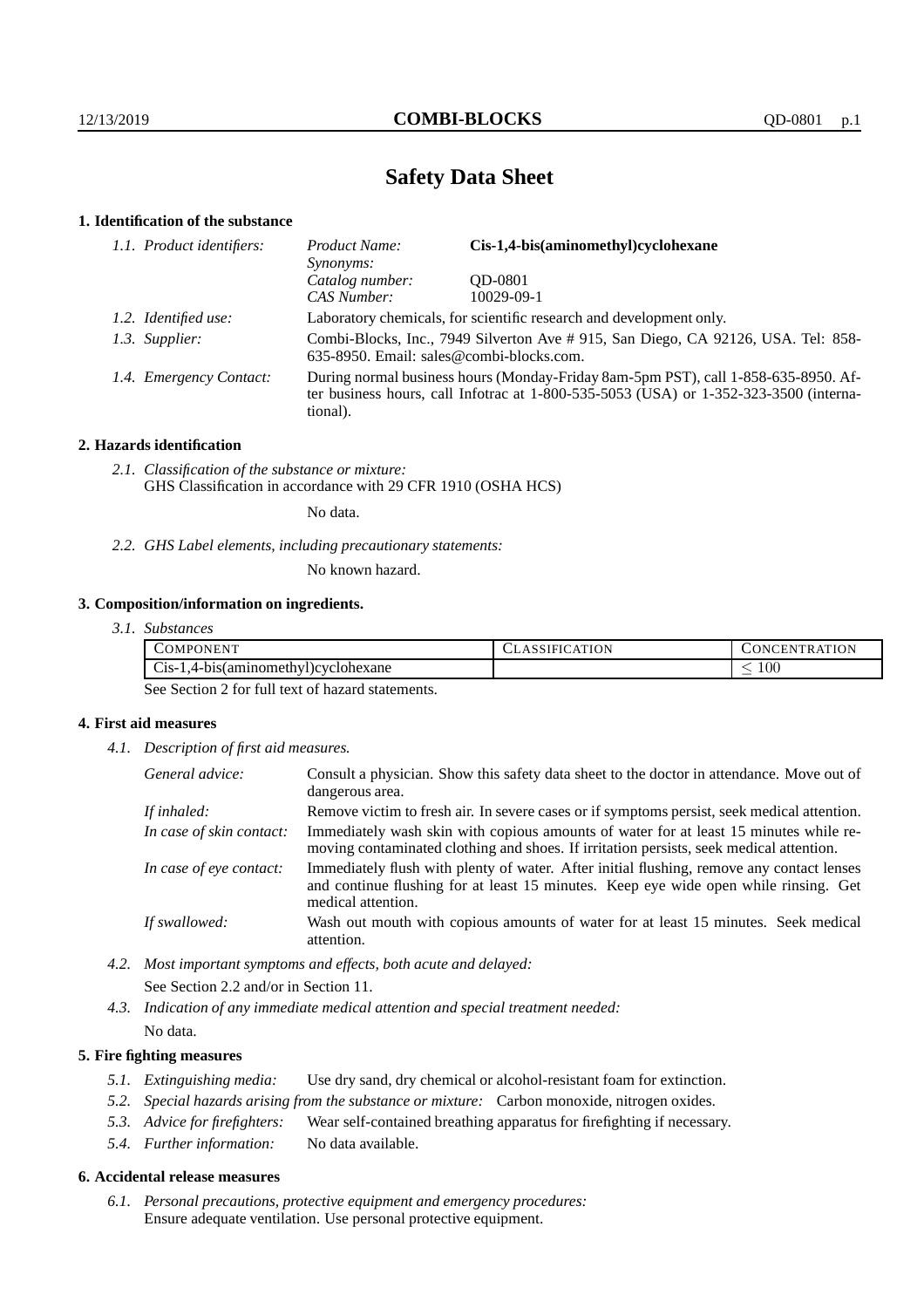| 6.2. Environmental precautions:                                                                                                                                                                                                        |                                                                                                                                                                                                                                                                                                                        |  |  |  |
|----------------------------------------------------------------------------------------------------------------------------------------------------------------------------------------------------------------------------------------|------------------------------------------------------------------------------------------------------------------------------------------------------------------------------------------------------------------------------------------------------------------------------------------------------------------------|--|--|--|
| Should not be released into the environment. See Section 12 for additional ecological information.                                                                                                                                     |                                                                                                                                                                                                                                                                                                                        |  |  |  |
| 6.3. Methods and materials for containment and cleaning up:                                                                                                                                                                            |                                                                                                                                                                                                                                                                                                                        |  |  |  |
| Sweep up or vacuum up spillage and collect in suitable container for disposal.                                                                                                                                                         |                                                                                                                                                                                                                                                                                                                        |  |  |  |
| 6.4. Reference to other sections:                                                                                                                                                                                                      |                                                                                                                                                                                                                                                                                                                        |  |  |  |
| Refer to protective measures listed in Sections 8 and 13.                                                                                                                                                                              |                                                                                                                                                                                                                                                                                                                        |  |  |  |
| 7. Handling and storage                                                                                                                                                                                                                |                                                                                                                                                                                                                                                                                                                        |  |  |  |
|                                                                                                                                                                                                                                        | 7.1. Precautions for safe handling: Avoid contact with skin and eyes. Avoid inhalation of vapour or mist. Keep away<br>from sources of ignition - No smoking. Take measures to prevent the build up of electro-<br>static charge. For precautions see section 2.2.                                                     |  |  |  |
| 7.2. Conditions for safe storage, including any incompatibilities: Keep container tightly closed in a dry and well-ventilated<br>place. Containers which are opened must be carefully resealed and kept upright to prevent<br>leakage. |                                                                                                                                                                                                                                                                                                                        |  |  |  |
| 7.3. Specific end use(s):                                                                                                                                                                                                              | Laboratory chemicals, for scientific research and development only.                                                                                                                                                                                                                                                    |  |  |  |
| 8. Exposure Controls / Personal protection                                                                                                                                                                                             |                                                                                                                                                                                                                                                                                                                        |  |  |  |
| 8.1. Control parameters:                                                                                                                                                                                                               |                                                                                                                                                                                                                                                                                                                        |  |  |  |
|                                                                                                                                                                                                                                        | Components with workplace control parameters: Contains no substances with occupational exposure limit values.                                                                                                                                                                                                          |  |  |  |
| 8.2. Exposure controls:                                                                                                                                                                                                                |                                                                                                                                                                                                                                                                                                                        |  |  |  |
|                                                                                                                                                                                                                                        | Appropriate engineering controls: Ensure that eyewash stations and safety showers are close to the workstation                                                                                                                                                                                                         |  |  |  |
|                                                                                                                                                                                                                                        | location. Ensure adequate ventilation, especially in confined areas.                                                                                                                                                                                                                                                   |  |  |  |
| Personal protective equipment:                                                                                                                                                                                                         |                                                                                                                                                                                                                                                                                                                        |  |  |  |
| Eye/face protection:                                                                                                                                                                                                                   | Wear appropriate protective eyeglasses or chemical safety goggles as described by OSHA's<br>eye and face protection regulations in 29 CFR 1910.133 or European Standard EN166.                                                                                                                                         |  |  |  |
| Skin protection:                                                                                                                                                                                                                       | Handle with gloves. Gloves must be inspected prior to use. Use proper glove removal<br>technique (without touching glove's outer surface) to avoid skin contact with this product.<br>Dispose of contaminated gloves after use in accordance with applicable laws and good<br>laboratory practices. Wash and dry hands |  |  |  |
| <b>Body Protection:</b>                                                                                                                                                                                                                | Complete suit protecting against chemicals, Flame retardant antistatic protective clothing.,<br>The type of protective equipment must be selected according to the concentration and<br>amount of the dangerous substance at the specific workplace.                                                                   |  |  |  |
| Respiratory protection:                                                                                                                                                                                                                |                                                                                                                                                                                                                                                                                                                        |  |  |  |

Respiratory protection:

Control of environmental exposure: Prevent further leakage or spillage if safe to do so. Do not let product enter drains.

# **9. Physical and chemical properties**

*9.1. Information on basic physical and chemical properties*

| (a)                        | Appearance:                                   | No data  |
|----------------------------|-----------------------------------------------|----------|
| (b)                        | Odour:                                        | No data  |
| (c)                        | Odour Threshold:                              | No data  |
| (d)                        | pH:                                           | No data  |
| (e)                        | Melting point/freezing point:                 | No date. |
| (f)                        | Initial boiling point and boiling range:      | No data  |
| (g)                        | Flash point:                                  | No data  |
| (h)                        | Evaporatoin rate:                             | No data  |
| (i)                        | Flammability (solid, gas):                    | No data  |
| (j)                        | Upper/lower flammability or explosive limits: | No data  |
| $\rm(k)$                   | Vapour pressure:                              | No data  |
| $\left( \mathrm{l}\right)$ | Vapour density:                               | No data  |
| (m)                        | Relative density:                             | No data  |
| (n)                        | Water solubility:                             | No data  |
| $\circ$                    | Partition coefficient: n-octanol/water:       | No data  |
| (p)                        | Auto-ignition:                                | No data  |
| (q)                        | Decomposition temperature:                    | No data  |
| (r)                        | Viscosity:                                    | No data  |
| (s)                        | Explosive properties:                         | No data  |
| (t)                        | Oxidizing properties:                         | No data  |